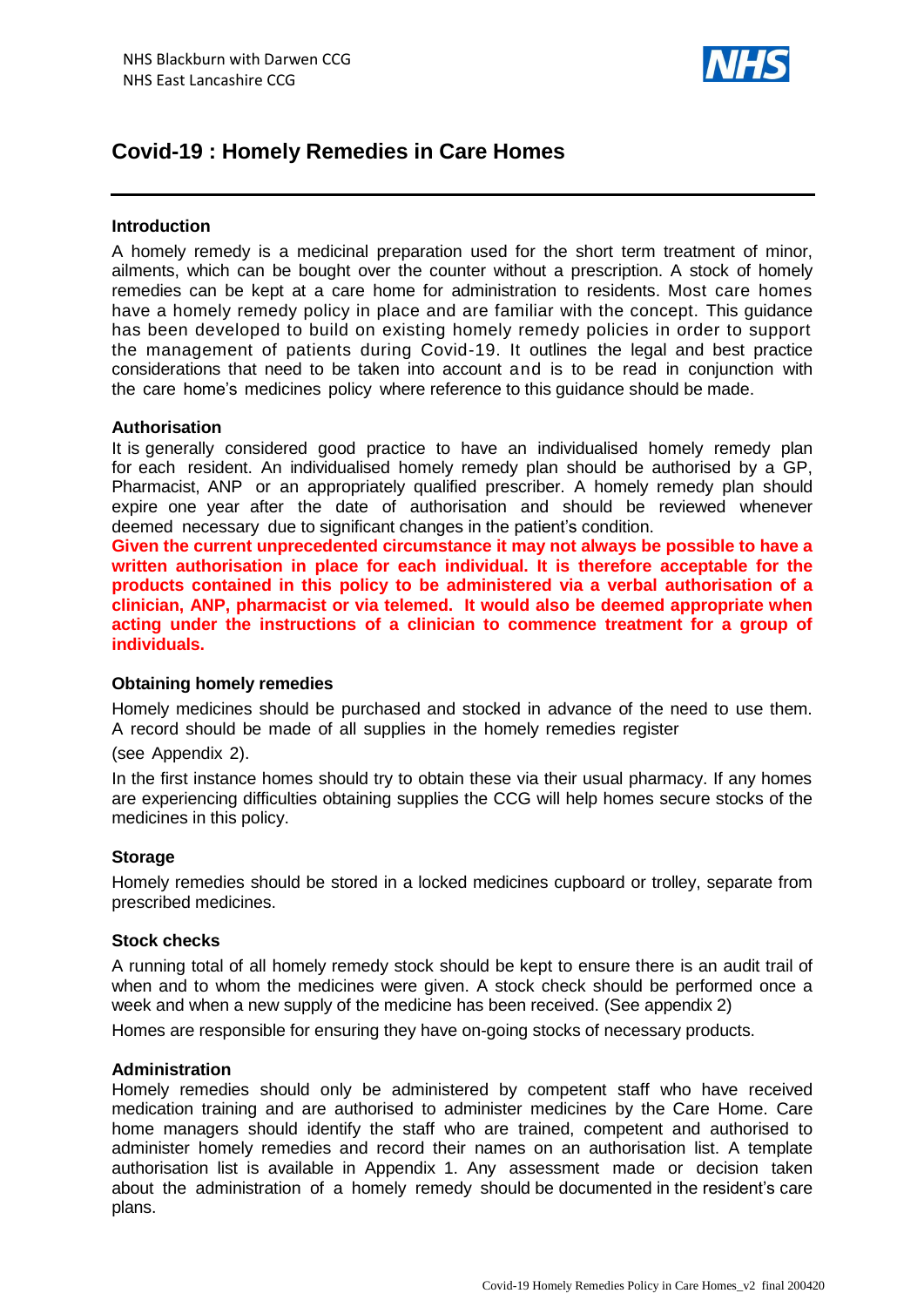Before administering any homely remedy the care home staff should:

- Check that an appropriately qualified prescriber, pharmacist, ANP or GP has agreed to the use of the homely remedy **This could be a verbal instruction to commence treatment** (see Appendix 3)
- Take into account the general physical condition of the service user
- Ensure they know the indication of the medicine they want to administer
- Check that the service user is not allergic / intolerant to the medicine or any ingredient in it
- Check that the service user is not already taking a prescribed medicine containing the same active ingredient(s)
- Consider the dosage, method and frequency of administration
- Confirm that the maximum administration period before referral has not been breached
- Check the expiry date
- Know the side effects of the medicine

If there is any doubt as to whether the medicine is suitable, advice should be sought from a an appropriately qualified prescriber.

**It is expected that staff read the information and follow the directions on the medicine container and on the patient information leaflet, and never exceed the stated maximum dose.**

#### **After administration**

- Make a clear, accurate and immediate record of all homely remedies administered to the resident in the homely remedy book and MAR chart.
- Monitor the physical condition of the service user and the effect of the homely remedy (including any side-effects and adverse reactions)
- Contact the prescriber without delay if the resident develops a reaction to the homely remedy, or where assessment of the service user indicates that the homely remedy is no longer suitable
- Seek advice from a pharmacist, nurse practitioner or GP if symptoms persist

An appropriately qualified prescriber would need to be contacted to obtain agreement to continue administration of any authorised homely remedy past the agreed maximum administration period before referral.

If an appropriately qualified prescriber authorises the continuation of the homely remedy past the maximum administration period, request written confirmation of this and record it in the resident's care plan.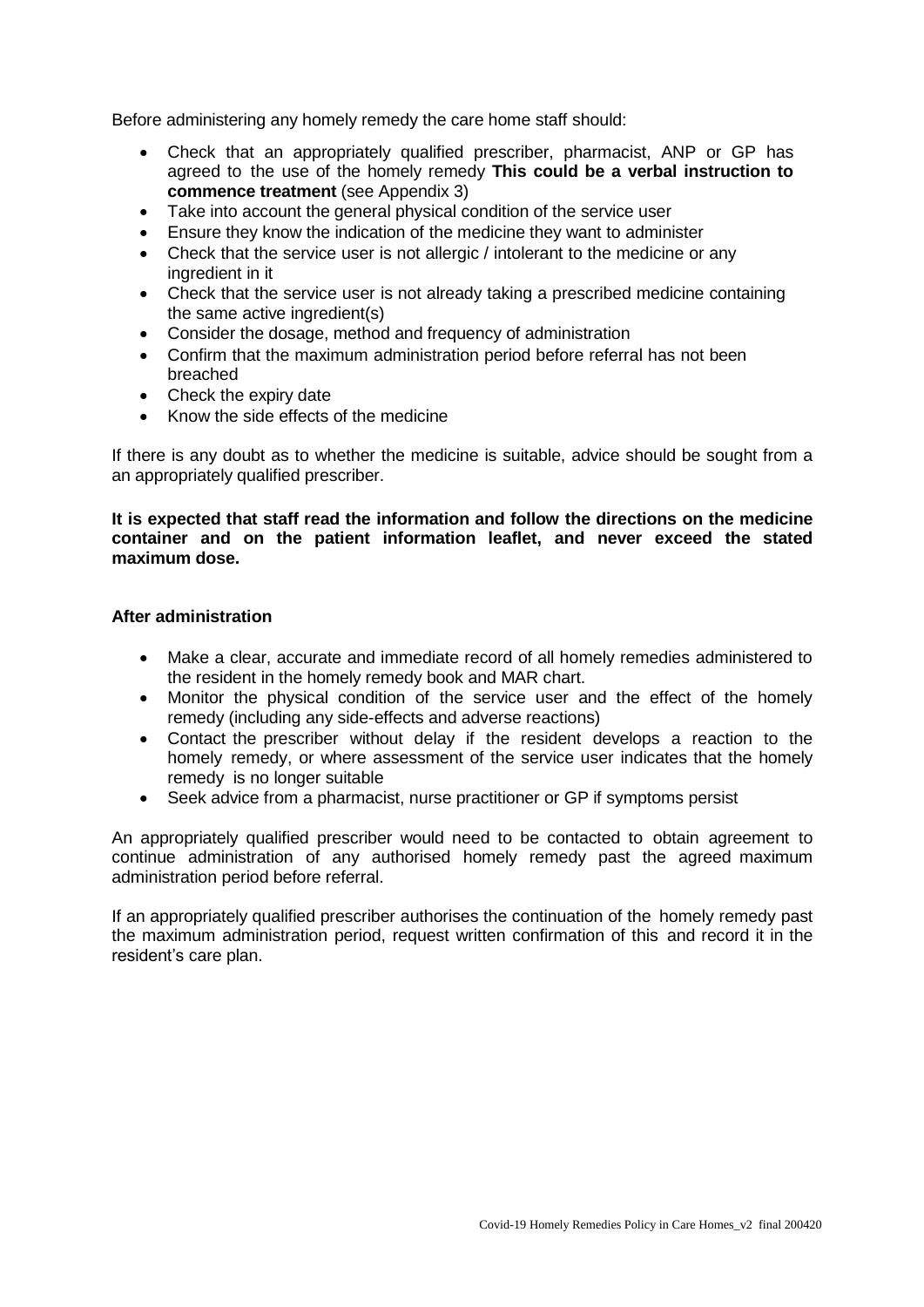# **Appendix 1: Staff authorisation**

#### **Care home :**

The following staff are authorised to administer homely remedies:

| <b>Date</b> | name | Signature of manager |
|-------------|------|----------------------|
|             |      |                      |
|             |      |                      |
|             |      |                      |
|             |      |                      |
|             |      |                      |
|             |      |                      |
|             |      |                      |
|             |      |                      |
|             |      |                      |
|             |      |                      |
|             |      |                      |
|             |      |                      |
|             |      |                      |
|             |      |                      |
|             |      |                      |
|             |      |                      |
|             |      |                      |
|             |      |                      |
|             |      |                      |
|             |      |                      |
|             |      |                      |
|             |      |                      |
|             |      |                      |
|             |      |                      |
|             |      |                      |
|             |      |                      |
|             |      |                      |
|             |      |                      |
|             |      |                      |
|             |      |                      |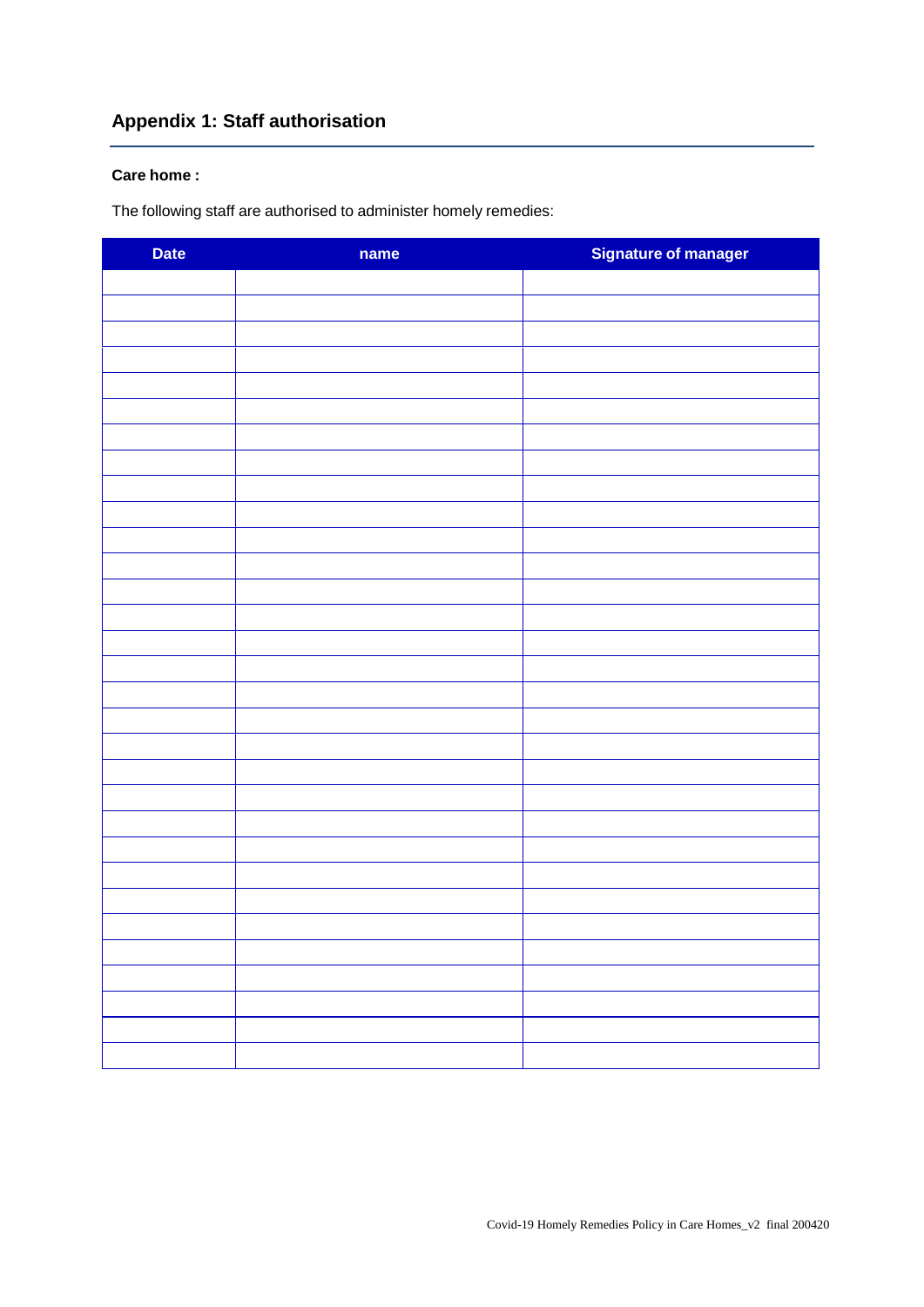This template can be used to record when homely remedies are obtained and administered to service users.

**Care home:**

**Medicine name, strength and form:**

| <b>Date</b> | <b>Time</b> | <b>Pharmacy</b><br>obtained from | Batch no &<br>expiry date | Dose given<br>/ amount<br>received | <b>Balance</b><br>in stock | <b>Service user</b><br>receiving medicine | <b>Name of</b><br>nurse/carer | <b>Signiture</b> | Signature of<br>manager/Senior<br>nurse |
|-------------|-------------|----------------------------------|---------------------------|------------------------------------|----------------------------|-------------------------------------------|-------------------------------|------------------|-----------------------------------------|
|             |             |                                  |                           |                                    |                            |                                           |                               |                  |                                         |
|             |             |                                  |                           |                                    |                            |                                           |                               |                  |                                         |
|             |             |                                  |                           |                                    |                            |                                           |                               |                  |                                         |
|             |             |                                  |                           |                                    |                            |                                           |                               |                  |                                         |
|             |             |                                  |                           |                                    |                            |                                           |                               |                  |                                         |
|             |             |                                  |                           |                                    |                            |                                           |                               |                  |                                         |
|             |             |                                  |                           |                                    |                            |                                           |                               |                  |                                         |
|             |             |                                  |                           |                                    |                            |                                           |                               |                  |                                         |
|             |             |                                  |                           |                                    |                            |                                           |                               |                  |                                         |
|             |             |                                  |                           |                                    |                            |                                           |                               |                  |                                         |
|             |             |                                  |                           |                                    |                            |                                           |                               |                  |                                         |
|             |             |                                  |                           |                                    |                            |                                           |                               |                  |                                         |
|             |             |                                  |                           |                                    |                            |                                           |                               |                  |                                         |
|             |             |                                  |                           |                                    |                            |                                           |                               |                  |                                         |
|             |             |                                  |                           |                                    |                            |                                           |                               |                  |                                         |
|             |             |                                  |                           |                                    |                            |                                           |                               |                  |                                         |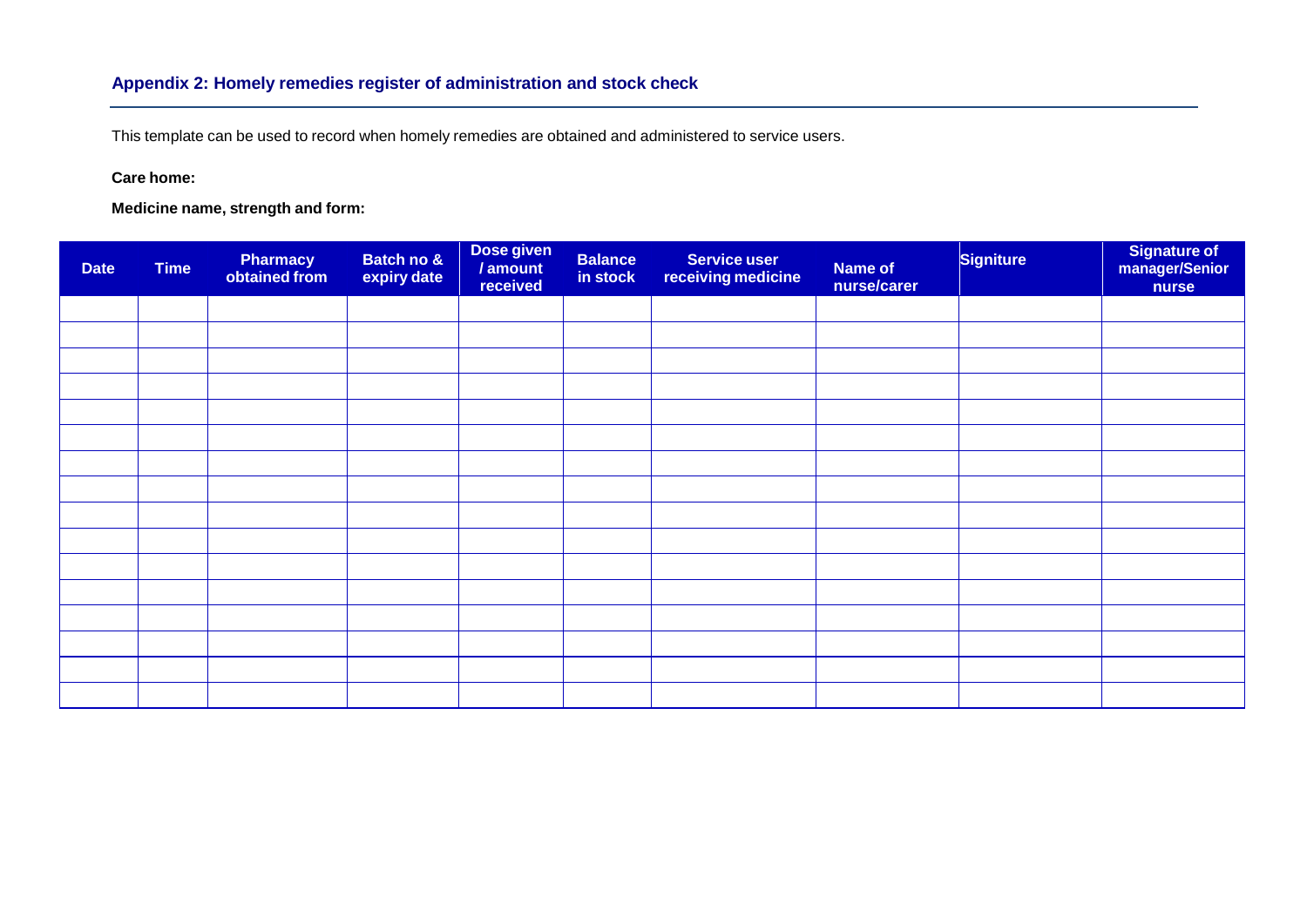#### **Appendix 3: Homely Remedy Authorisation Form**

**Residents NHS Number:**

**Name of authorising professional: Name of GP practice:**

**Name of resident: Resident: Residents Date** of **Birth: Residents Date** of **Birth:** 

**Professional's registration number if applicable (GMC/GPhC):**

**This agreement expires one year after being authorised.**

|                                                                             |                                                                                                                                                                                                                               |                           |                        | <b>Verbal Authorisation</b><br>may be given<br>remotely                   |  |  |
|-----------------------------------------------------------------------------|-------------------------------------------------------------------------------------------------------------------------------------------------------------------------------------------------------------------------------|---------------------------|------------------------|---------------------------------------------------------------------------|--|--|
| <b>Homely remedy</b>                                                        | <b>Indication and Dose</b>                                                                                                                                                                                                    | Authorising<br>Individual | Date of<br>authorising | <b>Maximum</b><br>administr<br>ation<br>period<br>before re-<br>referring |  |  |
| Paracetamol<br>500 <sub>mg</sub><br>tablets/caplets<br>/ soluble<br>tablets | General muscle aches and pains,<br>Fever / temperature above 37.5°C<br>Adult dose: Two 500mg tablets/caplets every four to six<br>hours. Maximum 4g in 24 hours<br>(check not already taking paracetamol containing products) |                           |                        | 48 hours                                                                  |  |  |
| <b>Simple</b><br>linctus                                                    | Management of cough:<br>10mls four times daily                                                                                                                                                                                |                           |                        | 48 hours                                                                  |  |  |
| <b>Codeine</b><br>linctus<br>15mg/5ml                                       | Management of severe cough or cough unresponsive<br>to simple linctus<br>15mg (5ml) four times daily                                                                                                                          |                           |                        | 48 hours                                                                  |  |  |
| Senna 7.5mg<br>tablets                                                      | Constipation<br>Two 7.5mg tablets once daily                                                                                                                                                                                  |                           |                        | 48 hours                                                                  |  |  |